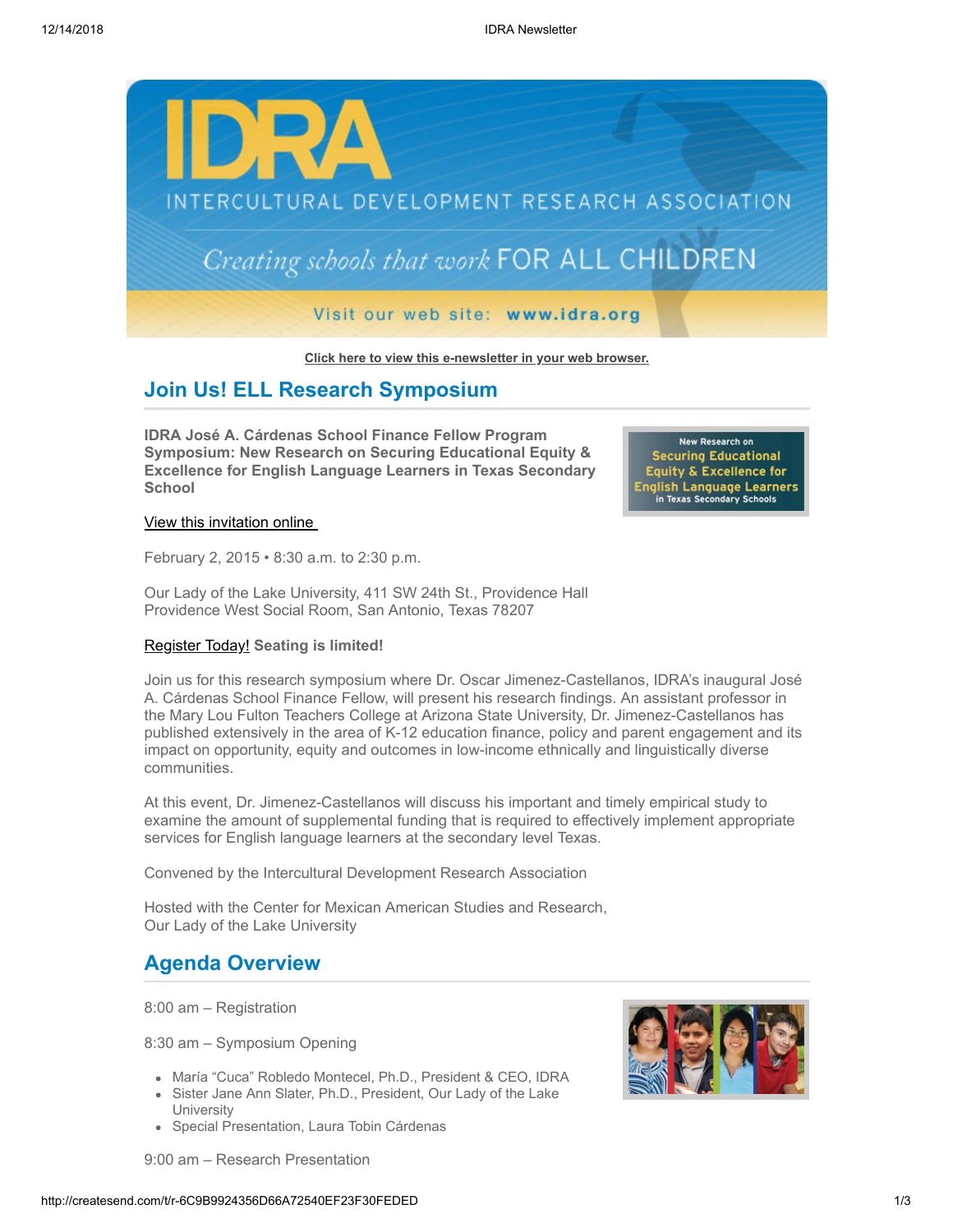#### 12/14/2018 IDRA Newsletter

- Albert Cortez, Ph.D., Director of Policy, IDRA
- Oscar Jimenez-Castellanos, Ph.D., Arizona State University, 2014 José A. Cárdenas School Finance Fellow

### 10:30 am – Discussants

A panel will reflect on key themes and questions raised by the research and explore important implications of the research for education quality and equity for English learners in policy and practice

Noon – Luncheon and Roundtable Discussions **Facilitators** 

- David G. Hinojosa, J.D., Southwest Regional Counsel, Mexican American Legal Defense and Educational Fund (MALDEF)
- Albert Kauffman, J.D., Professor of Law, St. Mary's University
- Erika Prosper, M.A., Director of Consumer Insights, HEB Corporation
- Celina Moreno, J.D., Legislative Staff Attorney, Mexican American Legal Defense and Educational Fund (MALDEF)
- Ezequiel Peña, Ph.D., Associate Professor of Psychology, Director, Center for Mexican American Studies & Research at Our Lady of the Lake University
- Pauline Dow, Ph.D., Chief Academic Officer for the Austin Independent School District
- Andre Guerrero, Ph.D., Arkansas Department of Education Programs for Language Minority Students Director (retired)

1:30 pm – Synthesized Report Out (Roundtable Facilitator Panel)

2:15 pm – Parting Thoughts

- María "Cuca" Robledo Montecel, Ph.D., President & CEO, IDRA
- Student Guest

2:30 – End

We will webcast the proceedings to partner organizations around the country through web-watch parties and anticipate great interest in this work. The research findings and topics explored in the symposium will be of keen interest to scholars, students, policymakers and advocates nationally.

# **José A. Cárdenas School Finance Fellows Program**

IDRA established the José A. Cárdenas School Finance Fellows Program in 2013 to honor the memory of IDRA founder, [Dr. José Angel Cárdenas.](http://idra.createsend1.com/t/r-l-cuhlhdd-l-o/) The goal of the program is engage the nation's most promising researchers in investigating school finance solutions that secure equity and excellence for all public school students.

[Register Today!](http://idra.createsend1.com/t/r-l-cuhlhdd-l-b/) Seating is limited!

[Watch online](http://idra.createsend1.com/t/r-l-cuhlhdd-l-n/)**.** If you can't attend in person, you can stream some or all of the proceedings live. Find out how you can host a watch party.

[Stay in touch](http://idra.createsend1.com/t/r-l-cuhlhdd-l-p/)**.** Sign up to receive news following the symposium including the event proceedings.

[Follow IDRA on Facebook](http://idra.createsend1.com/t/r-l-cuhlhdd-l-x/)

[Follow IDRA on Twitter](http://idra.createsend1.com/t/r-l-cuhlhdd-l-m/)

# **2014 José A. Cárdenas School Finance Fellow – Dr. Oscar Jimenez-Castellanos**

[IDRA has named Dr. Oscar Jimenez-Castellanos to be our 2014 José A. Cárdenas School Finance](http://idra.createsend1.com/t/r-l-cuhlhdd-l-q/) **Fellow** for this inaugural year of the program, which we have established to honor the memory of IDRA founder, Dr. José Angel Cárdenas. The goal of the program is engage the nation's most promising researchers in investigating school finance solutions that secure equity and excellence for all public school students.